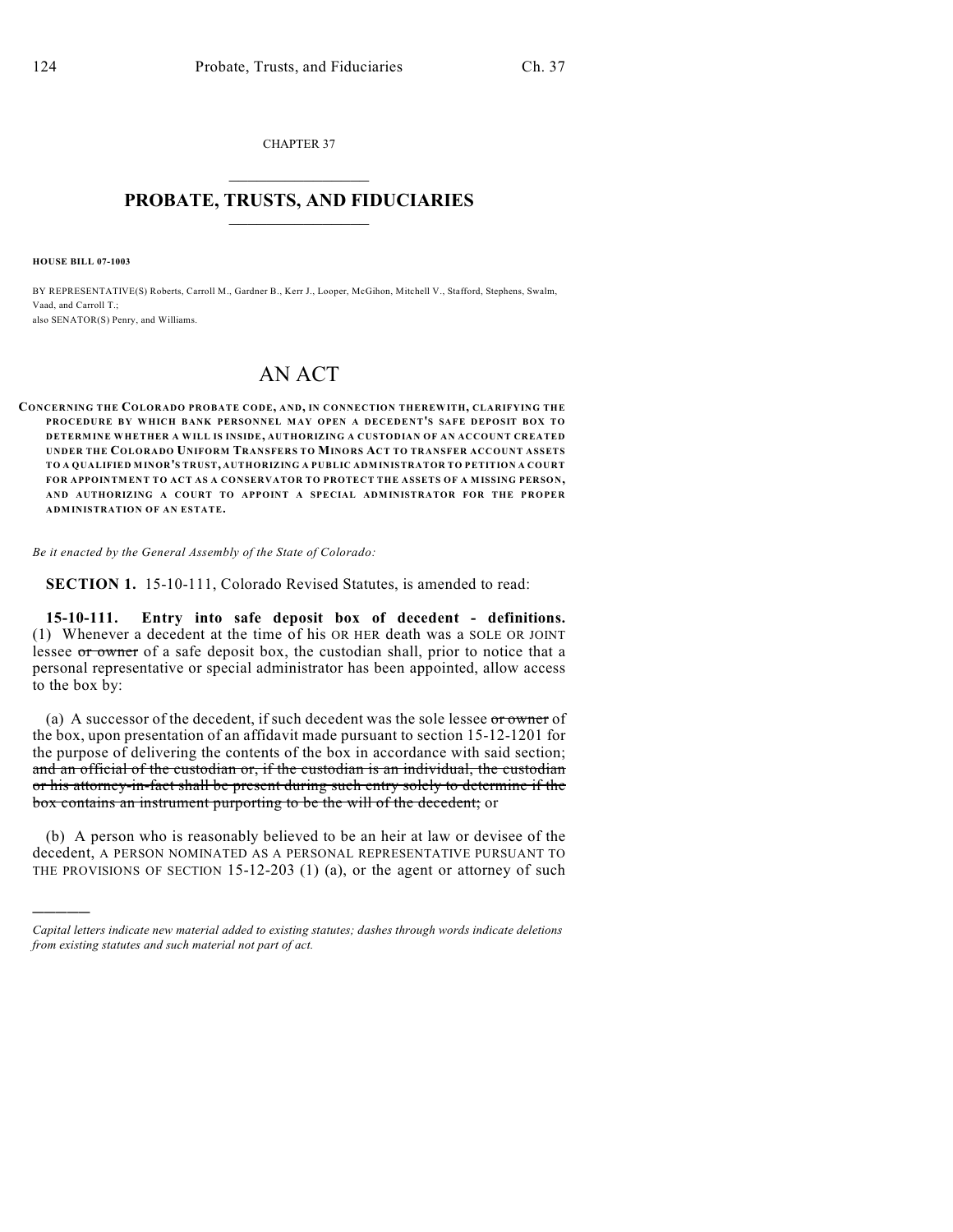person for the purpose of determining whether the box contains AN INSTRUMENT THAT APPEARS TO BE a will of the decedent, deed to a burial plot, or burial instructions. Such entry shall be made in the presence of an official of the custodian or, if the custodian is an individual, in the presence of the custodian or his attorney-in-fact.

(c) IF A PERSON DESCRIBED IN PARAGRAPH (a) OR (b) OF THIS SUBSECTION (1) DESIRES ACCESS TO A SAFE DEPOSIT BOX BUT DOES NOT POSSESS A KEY TO THE BOX, THE CUSTODIAN SHALL DRILL THE SAFE DEPOSIT BOX AT THE PERSON'S EXPENSE. THE CUSTODIAN SHALL RETAIN, IN A SECURE LOCATION AT THE PERSON'S EXPENSE, THE CONTENTS OF THE BOX OTHER THAN THE PURPORTED WILL, DEED TO A BURIAL PLOT, OR BURIAL INSTRUCTIONS. THE EXPENSES SHALL BE CONSIDERED AN ESTATE ADMINISTRATION EXPENSE.

(d) A REPRESENTATIVE OF THE CUSTODIAN SHALL BE PRESENT DURING THE ENTRY OF A SAFE DEPOSIT BOX PURSUANT TO THIS SECTION.

(e) NOTHING IN THIS SECTION AFFECTS THE RIGHTS AND RESPONSIBILITIES OF A PUBLIC ADMINISTRATOR, AS DESCRIBED IN SECTIONS 15-12-620 AND 15-12-621.

(1.5) AS USED IN THIS SECTION, UNLESS THE CONTEXT OTHERWISE REQUIRES:

(a) "CUSTODIAN" MEANS A BANK, SAVINGS AND LOAN ASSOCIATION, CREDIT UNION, OR OTHER INSTITUTION ACTING AS A LESSOR OF A SAFE DEPOSIT BOX, AS DEFINED IN SECTION 11-46-101, C.R.S., OR SECTION 11-101-401, C.R.S.

(b) "REPRESENTATIVE OF A CUSTODIAN" MEANS AN AUTHORIZED OFFICER OR EMPLOYEE OF A CUSTODIAN.

(2) If an instrument purporting to be a will  $of$  the decedent is found in a safe deposit box as the result of an entry pursuant to subsection (1) of this section, the purported will shall be removed therefrom by the custodian or the representative of the custodian. and by him shall be mailed by registered or certified mail or delivered in person to the clerk of the district or probate court of the county wherein the decedent was resident. If there is doubt as to the county of residence of such decedent, the purported will shall be lodged in the office of the clerk of the proper court of the county wherein the safe deposit box is located. If the safe deposit box contains a deed to a burial plot or burial instructions not a part of a purported will, such instruments may be removed by the presumed successor, heir at law, or devisee, or the agent or attorney of any such person.

(a) THE REPRESENTATIVE OF THE CUSTODIAN MAY COPY THE PURPORTED WILL AT THE EXPENSE OF THE PERSON OR PERSONS AUTHORIZED TO HAVE ACCESS TO THE SAFE DEPOSIT BOX UNDER THE PROVISIONS OF SUBSECTION (1) OF THIS SECTION AND MAY DELIVER THE COPY OF THE PURPORTED WILL TO THE PERSON OR TO THE PERSON'S AGENT OR ATTORNEY. IN COPYING THE PURPORTED WILL, THE REPRESENTATIVE OF THE CUSTODIAN SHALL NOT REMOVE ANY STAPLES OR OTHER FASTENING DEVICES OR DISASSEMBLE THE PURPORTED WILL IN ANY WAY.

(b) THE CUSTODIAN SHALL MAIL THE PURPORTED WILL BY REGISTERED OR CERTIFIED MAIL OR DELIVER THE PURPORTED WILL IN PERSON TO THE CLERK OF THE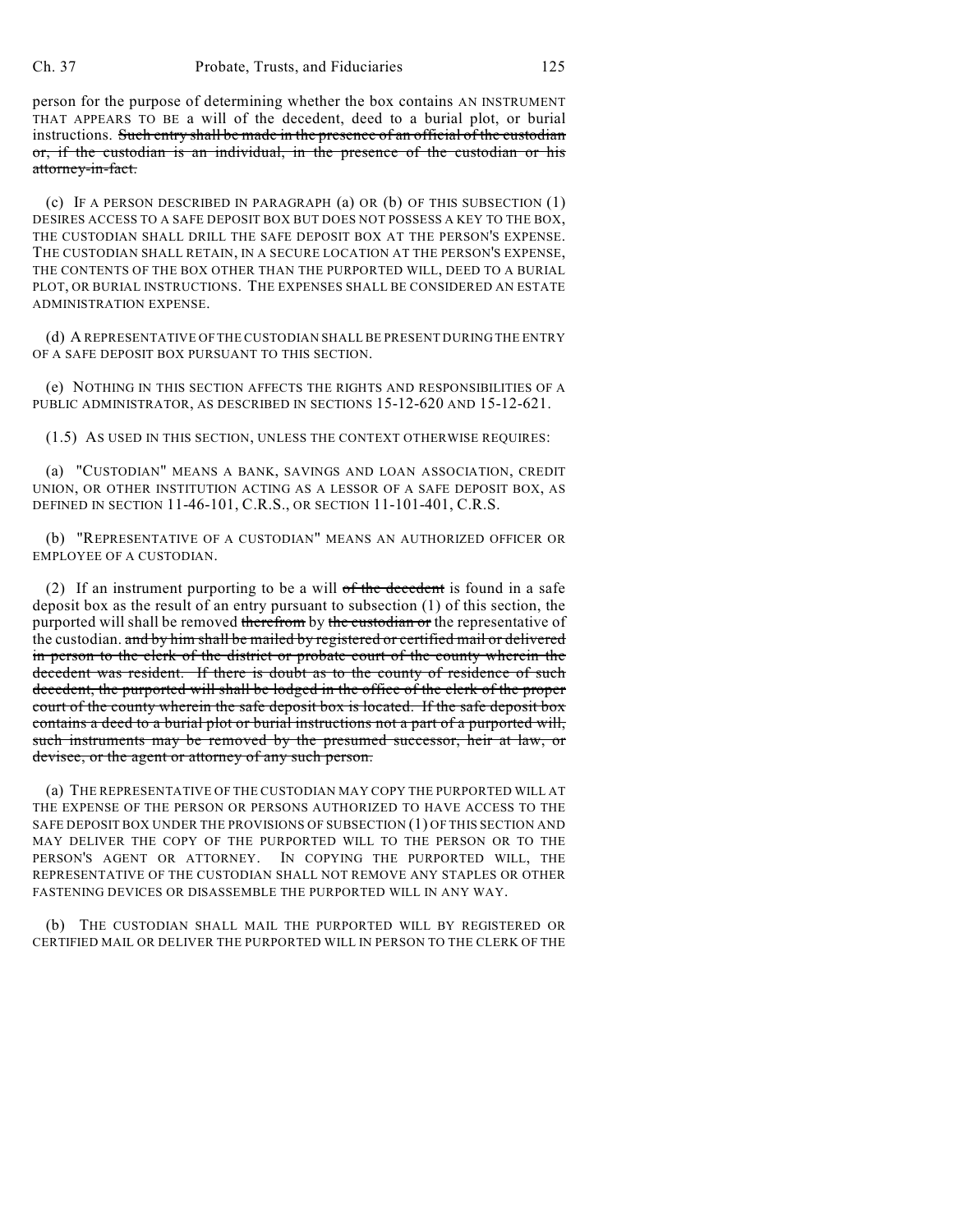DISTRICT OR PROBATE COURT OF THE COUNTY IN WHICH THE DECEDENT WAS A RESIDENT. IF THE CUSTODIAN IS UNABLE TO DETERMINE THE COUNTY OF RESIDENCE OF THE DECEDENT, THE CUSTODIAN SHALL MAIL THE PURPORTED WILL BY REGISTERED OR CERTIFIED MAIL OR DELIVER THE PURPORTED WILL IN PERSON TO THE OFFICE OF THE CLERK OF THE PROPER COURT OF THE COUNTY IN WHICH THE SAFE DEPOSIT BOX IS LOCATED.

(c) IF THE SAFE DEPOSIT BOX CONTAINS A DEED TO A BURIAL PLOT OR BURIAL INSTRUCTIONS THAT ARE NOT A PART OF A PURPORTED WILL, THE PERSON OR PERSONS AUTHORIZED TO HAVE ACCESS TO THE SAFE DEPOSIT BOX UNDER THE PROVISIONS OF SUBSECTION (1) OF THIS SECTION MAY REMOVE THESE INSTRUMENTS.

(3) After the appointment of a personal representative orspecial administrator for the decedent, the personal representative orspecial administrator shall be permitted to enter the safe deposit box upon the same terms and conditions as the decedent was permitted to enter during his OR HER lifetime.

(4) If at the time of the decedent's death one or more other persons were legally permitted to enter the safe deposit box, their permission to enter shall continue, notwithstanding the death of the decedent.

(5) A CUSTODIAN SHALL NOT BE LIABLE TO A PERSON FOR AN ACTION TAKEN PURSUANT TO THIS SECTION OR FOR A FAILURE TO ACT IN ACCORDANCE WITH THE REQUIREMENTS OF THIS SECTION UNLESS THE ACTION OR FAILURE TO ACT IS SHOWN TO HAVE RESULTED FROM THE CUSTODIAN'S BAD FAITH, GROSS NEGLIGENCE, OR INTENTIONAL MISCONDUCT.

**SECTION 2.** 11-50-102, Colorado Revised Statutes, is amended BY THE ADDITION OF A NEW SUBSECTION to read:

**11-50-102. Definitions.** As used in this article, unless the context otherwise requires:

(13.5) "QUALIFIED MINOR'S TRUST" MEANS A TRUST, INCLUDING A TRUST CREATED BY A CUSTODIAN, OF WHICH A MINOR IS THE SOLE CURRENT BENEFICIARY AND THAT SATISFIES THE REQUIREMENTS OF SECTION 2503 (c) OF THE FEDERAL "INTERNAL REVENUE CODE OF 1986" AND THE REGULATIONS IMPLEMENTING THAT SECTION.

**SECTION 3.** 11-50-114, Colorado Revised Statutes, is amended BY THE ADDITION OF A NEW SUBSECTION to read:

**11-50-114. Powers of custodian.** (1.5) AT ANY TIME, A CUSTODIAN MAY TRANSFER PART OR ALL OF A CUSTODIAL PROPERTY TO A QUALIFIED MINOR'S TRUST WITHOUT A COURT ORDER. SUCH A TRANSFER TERMINATES THE CUSTODIANSHIP TO THE EXTENT OF THE TRANSFER.

**SECTION 4.** 15-12-622, Colorado Revised Statutes, is amended BY THE ADDITION OF A NEW SUBSECTION to read:

**15-12-622. Public administrator - acting as conservator or trustee.**